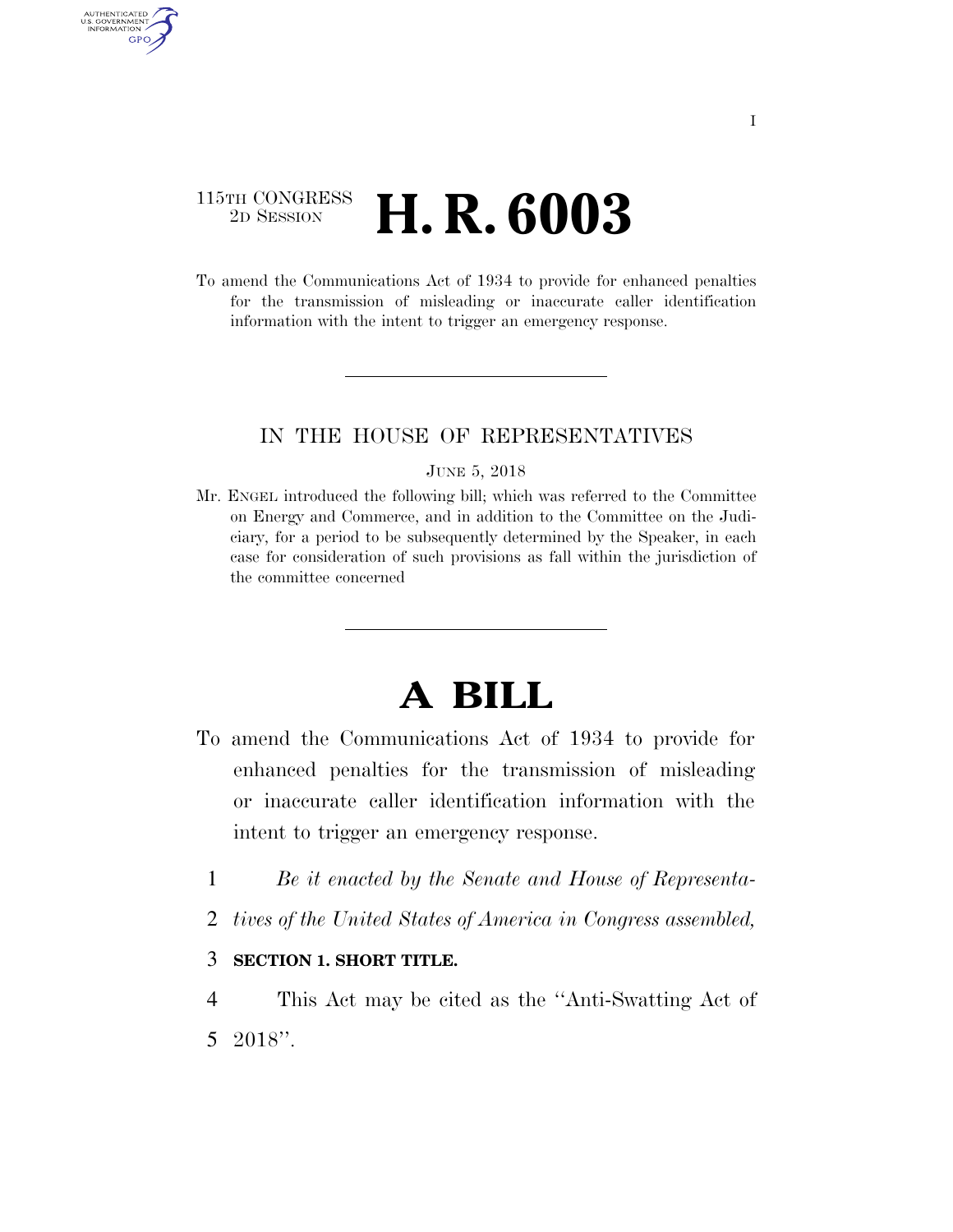| 1              | SEC. 2. TRANSMISSION OF MISLEADING OR INACCURATE    |
|----------------|-----------------------------------------------------|
| $\overline{2}$ | CALLER ID INFORMATION WITH INTENT TO                |
| 3              | TRIGGER LAW ENFORCEMENT RESPONSE.                   |
| $\overline{4}$ | Section $227(e)(5)$ of the Communications Act of    |
| 5              | 1934 (47 U.S.C. 227(e)(5)) is amended—              |
| 6              | $(1)$ in subparagraph $(B)$ , by striking "Any per- |
| 7              | son" and inserting "Except as provided in subpara-  |
| 8              | $graph (C)$ , any person"; and                      |
| 9              | $(2)$ by adding at the end the following:           |
| 10             | "(C) ENHANCED PENALTIES FOR VIOLA-                  |
| 11             | TION WITH INTENT TO TRIGGER EMERGENCY               |
| 12             | RESPONSE.                                           |
| 13             | "(i) CRIMINAL VIOLATION.—Any per-                   |
| 14             | son who violates this subsection with the           |
| 15             | intent to trigger an emergency response in          |
| 16             | the absence of circumstances requiring              |
| 17             | such a response shall—                              |
| 18             | $\lq(1)$ be fined under title 18,                   |
| 19             | United States Code, or imprisoned not               |
| 20             | more than 5 years, or both; or                      |
| 21             | "(II) if serious bodily injury re-                  |
| 22             | sults, be fined under title 18, United              |
| 23             | States Code, or imprisoned not more                 |
| 24             | than 20 years, or both.                             |
| 25             | "(ii) REIMBURSEMENT.—                               |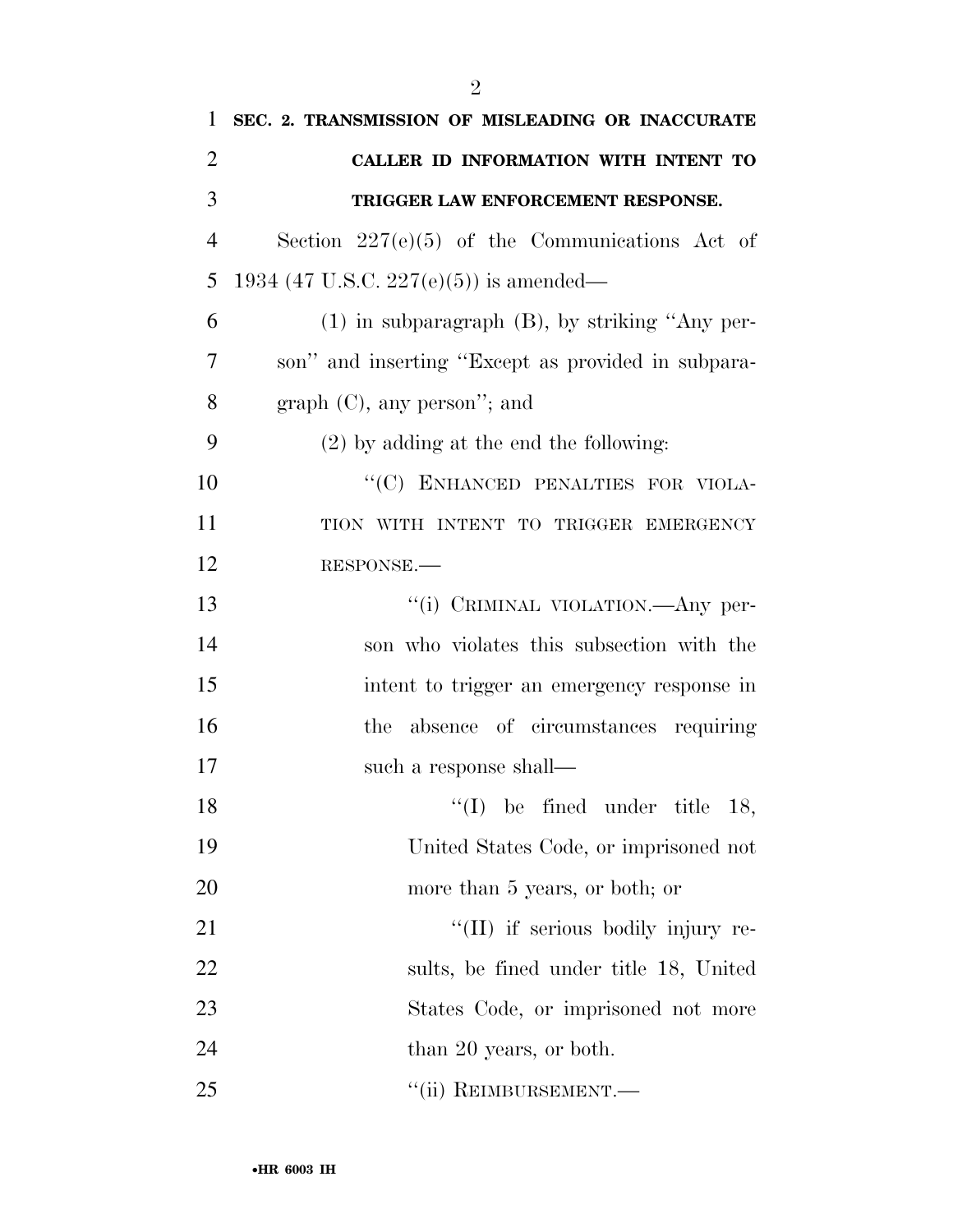| $\mathbf{1}$   | "(I) IN GENERAL.—The court, in                   |
|----------------|--------------------------------------------------|
| $\overline{2}$ | imposing a sentence on a defendant               |
| 3              | who has been convicted of an offense             |
| $\overline{4}$ | under clause (i), shall order the de-            |
| 5              | fendant to reimburse any entity de-              |
| 6              | scribed in subclause $(I)$ , $(II)$ , or $(III)$ |
| 7              | of clause (iii) that incurs expenses in          |
| 8              | making or incident to the response de-           |
| 9              | scribed in clause (i) for such expenses.         |
| 10             | "(II) LIABILITY.—A person or-                    |
| 11             | dered to make reimbursement under                |
| 12             | this clause shall be jointly and sever-          |
| 13             | ally liable for such expenses with each          |
| 14             | other person, if any, who is ordered to          |
| 15             | make reimbursement under this clause             |
| 16             | for the same expenses.                           |
| 17             | "(III) CIVIL JUDGMENT.—An                        |
| 18             | order of reimbursement under this                |
| 19             | clause shall, for the purposes of en-            |
| 20             | forcement, be treated as a civil judg-           |
| 21             | ment.                                            |
| 22             | ``(iii)<br>EMERGENCY RESPONSE<br>DE-             |
| 23             | FINED.—In this subparagraph, the term            |
| 24             | 'emergency response' means any action to         |
| 25             | protect life, health, or property by—            |